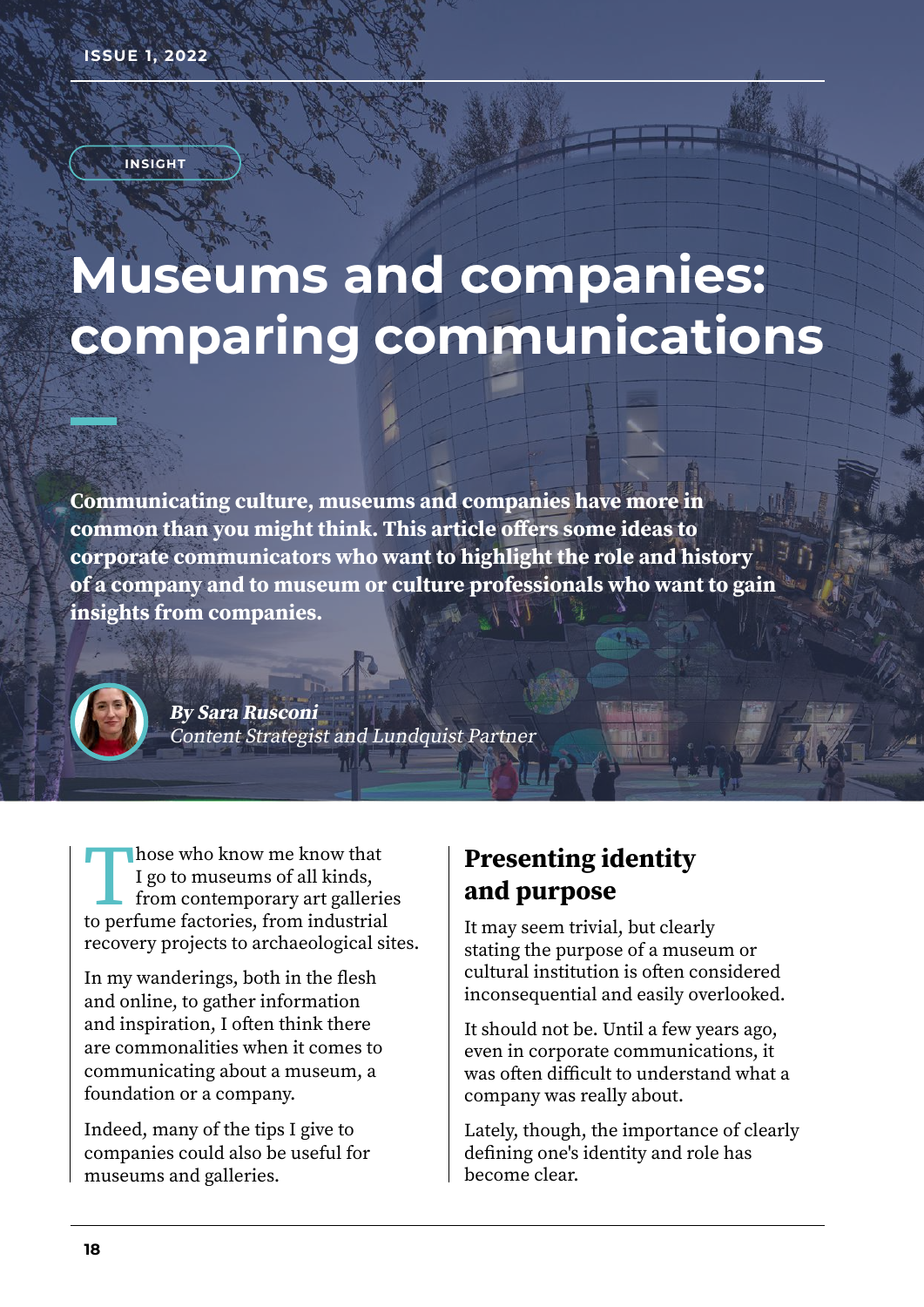

# **"**

**Explaining one's role, highlighting one's history and outlining the future is a challenge that companies and museums share.**

A corporate museum like Fondazione Dalmine (fondazione.dalmine.it) describes its objective in a nutshell on its home page. The Smithsonian (si.edu), a major American cultural institution, also presents its mission up front.

• Smithsonian 離 nuann u n n'a n upport Your Smithsonian with a Tax-Deductible Gift! Welcome  $V<sub>1</sub>$ nian Institution is the world's larg .<br><mark>ion, and research complex</mark>. We are a ing and an opener of doors. Join us on  $\frac{1}{2}$ 

si.edu

# **Discussing one's future and completed projects**

Museums and cultural organizations are not static. Rather, they thrive on constantly evolving projects, expansions, and reorganization.

This year alone we saw the opening of the new Pinault collection at the Paris Stock Exchange (pinaultcollection.com/ fr/boursedecommerce) and more recently the Depot in Rotterdam (boijmans.nl/en/ depot). Both projects are explained clearly on their websites.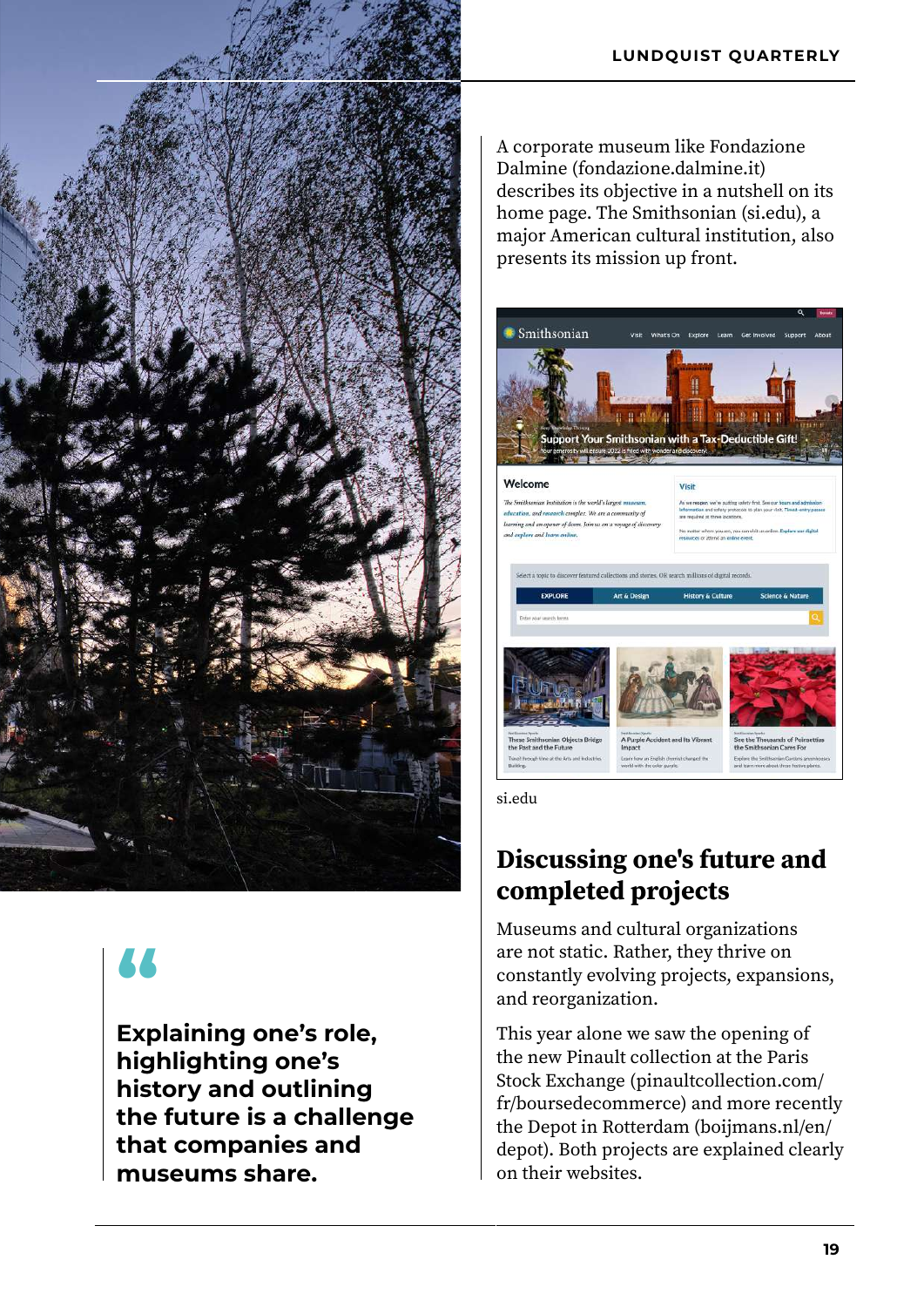Just as companies present future strategies, museums, too, can explain how they're evolving. Manchester's Science and Industry Museum displays a top-level "We are changing" entry that clearly lays out the story of its new redevelopment project.



scienceandindustrymuseum.org.uk/about-us/weare-changing

#### **Narrating your value**

In recent years, important museums have become drivers of urban regeneration – from the Guggenheim in Bilbao and the Louvre Lens to the MuCEM in Marseilles and the Fondazione Prada in Milan.

But the value of a museum is not linked just to major expansion projects. That's why it's important to explain its relationship with local neighborhoods and communities. Fondazione Zegna, for instance, is intricately integrated

into its urban landscape in the Piedmont industrial district of Biella. Technopolis in Athens is not only a gas museum, but also a space for socialization and innovation.

The value of corporate museums comes not just from the preservation of cultural history, but also from the materials they use to tell the story of the country's evolution.

This is the case of the Heritage Lab of Italgas, whose documents reconstruct the history not only of Turin but also of many Italian cities, and of the AEM Foundation in Milan.

These institutions often take themselves for granted and do not narrate their value effectively in their communication, especially in digital form.



fondazioneaem.it